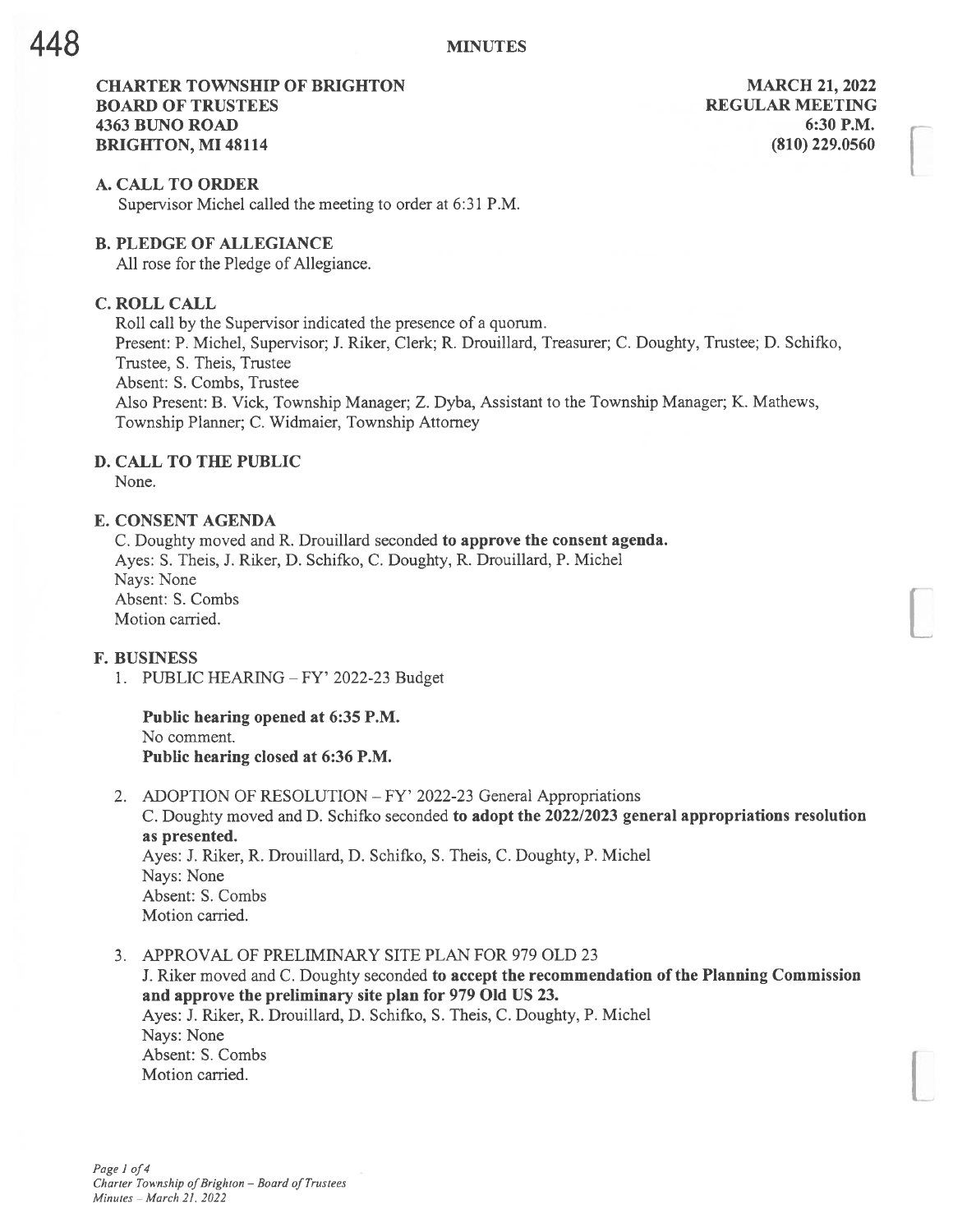4. APPROVAL OF PRELIMINARY SITE PLAN FOR 8115 W. GRAND RIVER S. Theis moved and R. Drouillard seconded to accept the recommendation of the Planning Commission and approve the preliminary site plan for 8115 W. Grand River. Ayes: J. Riker, R. Drouillard, D. Schifko, S. Theis, C. Doughty, P. Michel Nays: None Absent: S. Combs Motion carried.

5. ADOPTION OF RESOLUTIONS FOR WAGES / SALARIES - FY' 2022-23

# a. SUPERVISOR

J. Riker moved and C. Doughty seconded to adopt the Resolution No. 22-004 setting the wages and benefits for the Township Supervisor for Fiscal Year 2022-2023. Ayes: J. Riker, R. Drouillard, D. Schifko, S. Theis, C. Doughty, P. Michel

Nays: None Absent: S. Combs Motion carried.

# b. CLERK

C. Doughty moved and R. Drouillard seconded to adopt the Resolution No. 22-005 setting the wages and benefits for the Township Clerk for Fiscal Year 2022-2023. Ayes: J. Riker, R. Drouillard, D. Schifko, S. Theis, C. Doughty, P. Michel Nays: None Absent: S. Combs Motion carried.

### c. TREASURER

S. Theis moved and J. Riker seconded to adopt the Resolution No. 22-006 setting the wages and benefits for the Township Treasurer for Fiscal Year 2022-2023. Ayes: J. Riker, R. Drouillard, D. Schifko, S. Theis, C. Doughty, P. Michel Nays: None Absent: S. Combs Motion carried.

## d.TRUSTEES

R. Drouillard moved and C. Doughty seconded to adopt the Resolution No. 22-007 setting the wages and benefits for the Township Trustees for Fiscal Year 2022-2023. Ayes: J. Riker, R. Drouillard, D. Schifko, S. Theis, C. Doughty, P. Michel Nays: None Absent: S. Combs Motion carried.

# e. MANAGER

C. Doughty moved and R. Drouillard seconded to adopt the Resolution No. 22-008 setting the wages and benefits for the Township Manager for Fiscal Year 2022-2023. Ayes: J. Riker, R. Drouillard, D. Schifko, S. Theis, C. Doughty, P. Michel Nays: None Absent: S. Combs Motion carried.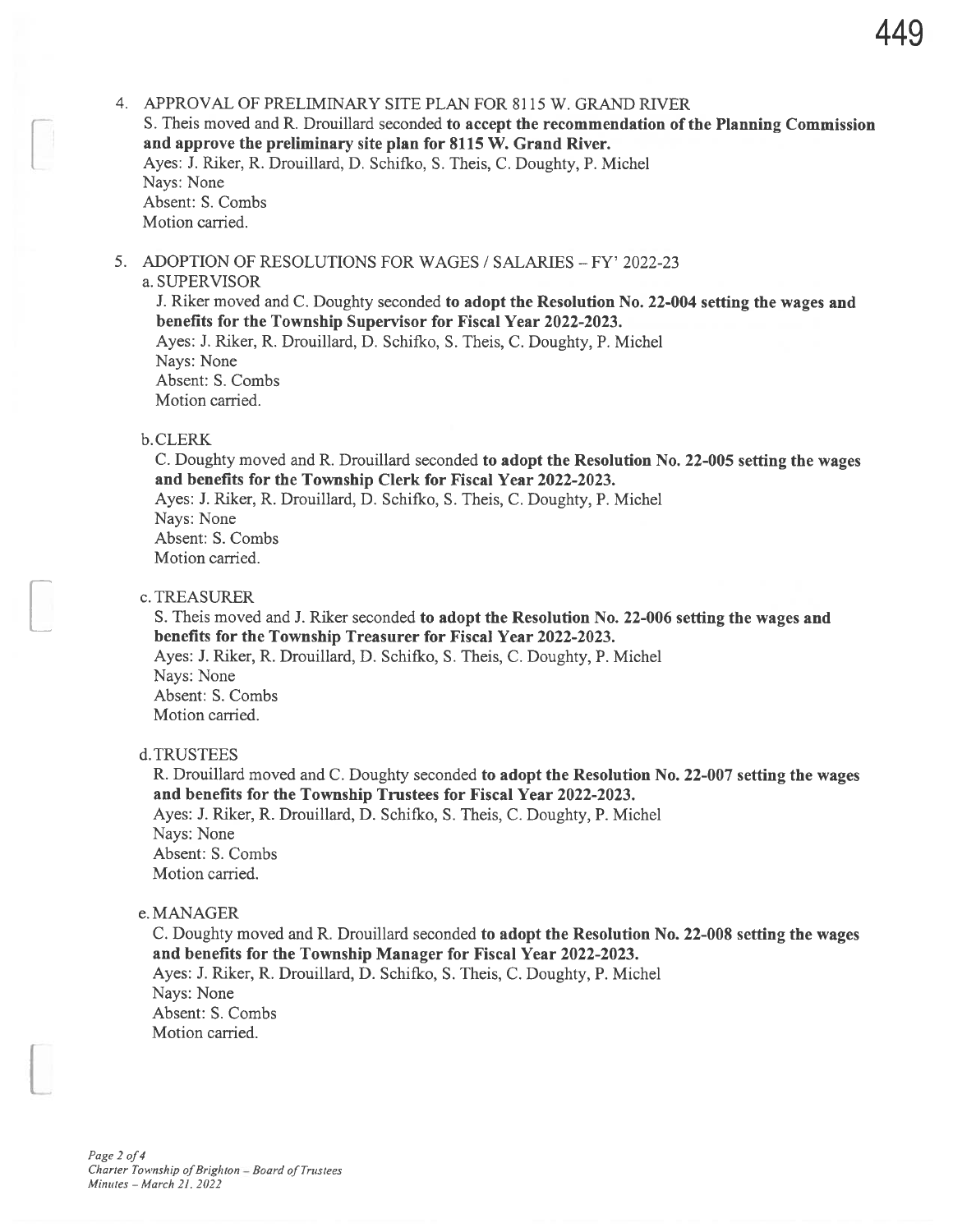6. RELOCATION OF PRECINCTS – Precincts 1 and 6

C. Doughty moved and D. Schifko seconded to approve the relocation of Brighton Township Precinct 6 from the Fire Hall to St. Mary Magdalen Church and Precinct I from Township Hall to the Fire Hall effective immediately and hereby authorize the Clerk to notify the voters. Ayes: J. Riker, R. Drouillard, D. Schifko, S. Theis, C. Doughty, P. Michel Nays: None Absent: S. Combs Motion carried.

7. AUTHORIZATION OF AGREEMENT — Fire Station 32 Fascia Project, Brivar Construction Company D. Schifko moved and S. Theis seconded to authorize the Township Supervisor and the Clerk to sign the agreement for the Fire Station 32 Fascia Project with the Brivar Construction Company in the amount not to exceed \$189,296.95 which includes <sup>a</sup> contingency budget for the project.

Ayes: J. Riker, R. Drouillard, D. Schifko, S. Theis, C. Doughty, P. Michel Nays: None Absent: S. Combs Motion carried.

8. AUTHORIZATION OF AGREEMENT -WWTP Scum Pump Project, Clore Electric Company, Inc. C. Doughty moved and S. Theis seconded to authorize the Township Supervisor and Clerk to enter into the agreement with Core Electric Company Inc. for the purchase and installation of <sup>a</sup> scum pump in the amount of \$26,456.

Ayes: J. Riker, R. Drouillard, D. Schifko, S. Theis, C. Doughty, P. Michel Nays: None Absent: S. Combs Motion carried.

- 9. ACCEPTANCE OF PROPOSAL Dust Control, Chloride Solutions, LLC S. Theis moved and J. Riker seconded to accept the proposal from Chloride Solutions for the supply and application of mineral well brine for 2022. Ayes: J. Riker, R. Drouillard, D. Schifko, S. Theis, C. Doughty, P. Michel Nays: None Absent: S. Combs Motion carried.
- 10. APPOINTMENT Planning Commission Liaison to the ZBA

C. Doughty moved and R. Drouillard seconded to accept the recommendation of the Planning Commission and appoint Bud Prine as the Planning Commission liaison to the ZBA for the term expiring December 31, 2022.

Ayes: J. Riker, R. Drouillard, D. Schifko, S. Theis, C. Doughty, P. Michel Nays: None Absent: S. Combs Motion carried.

# G. REPORTS AND CORRESPONDENCE REPORTS

1. COMMITTEE LIAISONS AND BOARD MEMBERS a. S. Theis — Election update.